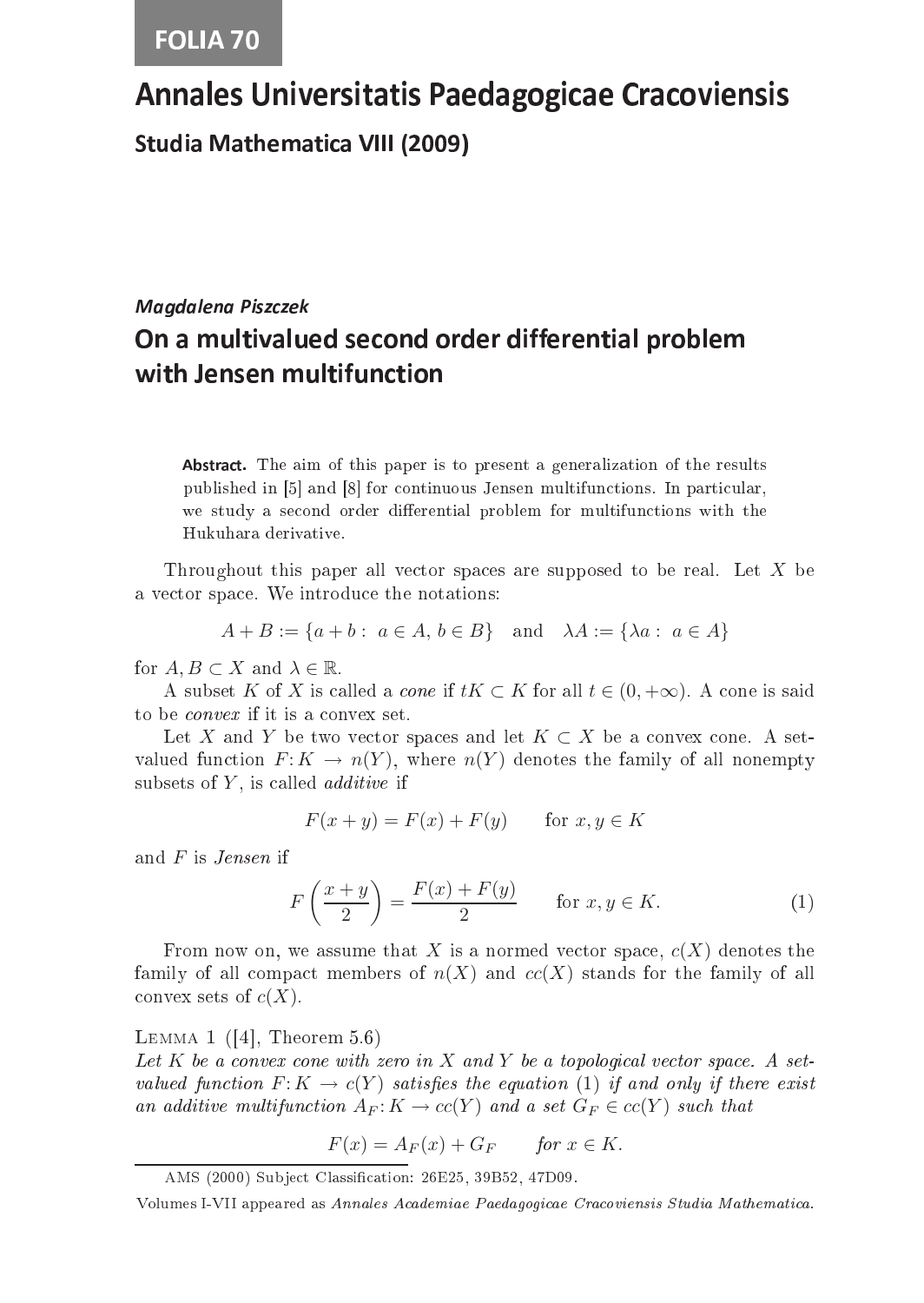The Hukuhara difference  $A - B$  of  $A, B \in cc(X)$  is a set  $C \in cc(X)$  such that  $A = B + C$ . By Rådström's Cancellation Lemma [9] it follows that if this difference exists, then it is unique.

For a multifunction  $F: [a, b] \to cc(X)$  such that there exist the Hukuhara differences  $F(t) - F(s)$  as  $a \leq s \leq t \leq b$ , the Hukuhara derivative at  $t \in (a, b)$  is defined by the formula

$$
DF(t) = \lim_{k \to 0^+} \frac{F(t+k) - F(t)}{k} = \lim_{k \to 0^+} \frac{F(t) - F(t-k)}{k},
$$

whenever both these limits exist with respect to the Hausdorff distance  $h$  (see [3]). Moreover,

$$
DF(a) = \lim_{s \to a^{+}} \frac{F(s) - F(a)}{s - a}, \qquad DF(b) = \lim_{s \to b^{-}} \frac{F(b) - F(s)}{b - s}.
$$

Let X be a Banach space and let  $[a, b] \subset \mathbb{R}$ . If a multifunction  $F: [a, b] \to cc(X)$ is continuous, then there exists the Riemann integral of  $F$  (see [3]). We need the following properties of the Riemann integral.

If  $F: [a, b] \rightarrow cc(X)$  is continuous, then  $H(t) = \int_a^t F(u) du$  for  $a \le t \le b$  is ontinuous.

LEMMA  $3$  ([10], Lemma 4) If  $F: [a, b] \to cc(X)$  is continuous and  $H(t) = \int_a^t F(u) du$ , then  $DH(t) = F(t)$  for  $a \leq t \leq b$ .

Let  $(K, +)$  be a semigroup. A one-parameter family  $\{F_t : t \geq 0\}$  of set-valued functions  $F_t: K \to n(K)$  is said to be a *cosine family* if

$$
F_0(x) = \{x\} \qquad \text{for } x \in K
$$

and

$$
F_{t+s}(x) + F_{t-s}(x) = 2F_t(F_s(x)) := 2 \bigcup_{y \in F_s(x)} F_t(y)
$$

for  $x \in K$  and  $0 \leq s \leq t$ .

Let  $X$  be a normed space. A cosine family is called *regular* if

$$
\lim_{t \to 0^+} h(F_t(x), \{x\}) = 0.
$$

EXAMPLE 1

Let  $K = [0, +\infty)$  and  $F_t(x) = [x \cosh at, x \cosh bt]$ , where  $0 \le a \le b$ . Then  ${F_t: t > 0}$  is a regular cosine family of continuous additive multifunctions.

#### EXAMPLE 2

Let  $K = [0, +\infty)$  and  $F_t(x) = [x, x \cosh t + \cosh t - 1]$ . Then  $\{F_t : t \geq 0\}$  is a regular cosine family of continuous Jensen multifunctions.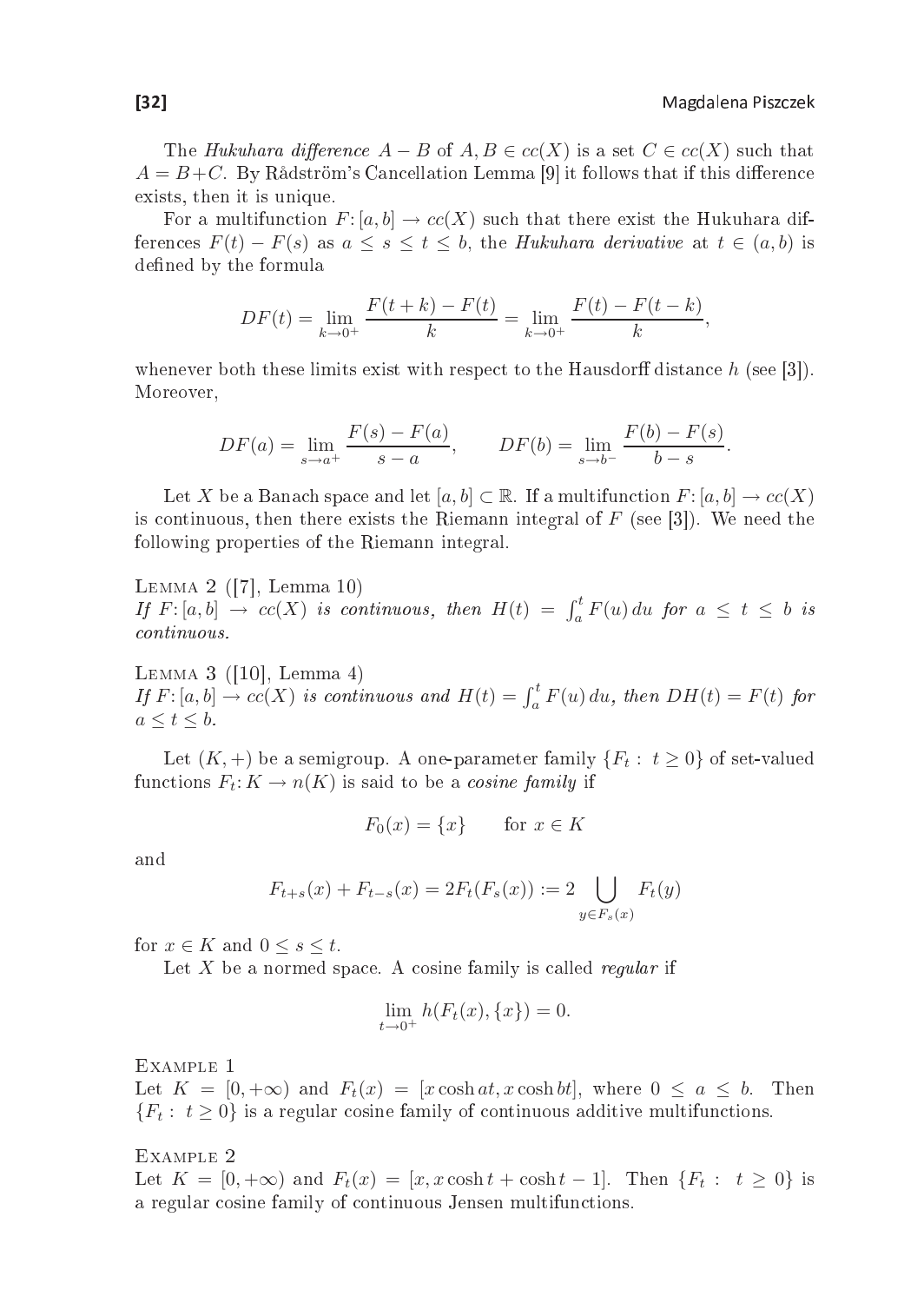We say that a cosine family  $\{F_t : t \geq 0\}$  is *differentiable* if all multifunctions  $t \mapsto F_t(x)$  ( $x \in K$ ) have the Hukuhara derivative on [0, + $\infty$ ).

#### LEMMA  $4$  ([8], Theorem)

Let  $X$  be a Banach space and let  $K$  be a closed convex cone with a nonempty interior in X. Suppose that  $\{A_t : t \geq 0\}$  is a regular cosine family of continuous additive set-valued functions  $A_t: K \to cc(K)$ ,  $x \in A_t(x)$  for all  $x \in K$ ,  $t > 0$  and  $A_t \circ A_s = A_s \circ A_t$  for all  $s, t \geq 0$ . Then this cosine family is twice differentiable

$$
DA_t(x)|_{t=0} = \{0\}, \qquad D^2A_t(x) = A_t(A(x))
$$

for  $x \in K$ ,  $t \geq 0$ , where  $DA_t(x)$  denotes the Hukuhara derivative of  $A_t(x)$  with respect to t and  $A(x)$  is the second Hukuhara derivative of this multifunction at  $t=0.$ 

We would like to obtain a similar result to the above one for a cosine family of ontinuous Jensen multifun
tions. For this purpose we remind some properties of su
h a family.

#### LEMMA  $5$  ([6], Theorem 3)

Let X be a Banach space and let K be a closed convex cone in X such that int  $K \neq \emptyset$ . A one-parameter family  $\{F_t : t > 0\}$  is a regular cosine family of continuous Jensen multifunctions  $F_t: K \to cc(K)$  such that  $x \in F_t(x)$  for all  $x \in K$ ,  $t > 0$  and  $F_t \circ F_s = F_s \circ F_t$  for all  $s, t > 0$  if and only if there exist a regular cosine family  $\{A_t: t \geq 0\}$  of continuous additive multifunctions  $A_t: K \to cc(K)$  such that  $x \in A_t(x)$  for all  $x \in K$ ,  $t \geq 0$ ,  $A_t \circ A_s = A_s \circ A_t$  for all  $s, t \geq 0$  and a set  $D \in cc(K)$  with zero for which conditions

$$
A_{t+s}(D) + A_{t-s}(D) = 2A_t(A_s(D)) \quad \text{for } 0 \le s \le t,
$$

$$
F_t(x) = A_t(x) + \int_0^t \left( \int_0^s A_u(D) \, du \right) ds \quad \text{for } t \ge 0
$$

 $hold.$ 

Using Lemmas 2, 3, 4 and 5 we obtain the following theorem.

THEOREM 1

Let X be a Banach space and let K be a closed convex cone with a nonempty interior in X. Suppose that  $\{F_t : t \geq 0\}$  is a regular cosine family of continuous *Jensen set-valued functions*  $F_t: K \to cc(K)$ ,  $x \in F_t(x)$  for all  $x \in K$ ,  $t \geq 0$  and  $F_t \circ F_s = F_s \circ F_t$  for all  $s, t > 0$ . Then this cosine family is twice differentiable and

$$
DF_t(x)|_{t=0} = \{0\}, \qquad D^2F_t(x) = A_t(A(x) + D)
$$

for  $x \in K$ ,  $t \geq 0$ , where  $DF_t(x)$  denotes the Hukuhara derivative of  $F_t(x)$  with respect to t,  $D \in cc(K)$  with zero,  $A(x) = D^2 A_t(x)|_{t=0}$ ,  $\{A_t : t \ge 0\}$  is a regular cosine family of continuous additive multifunctions (as in Lemma 5).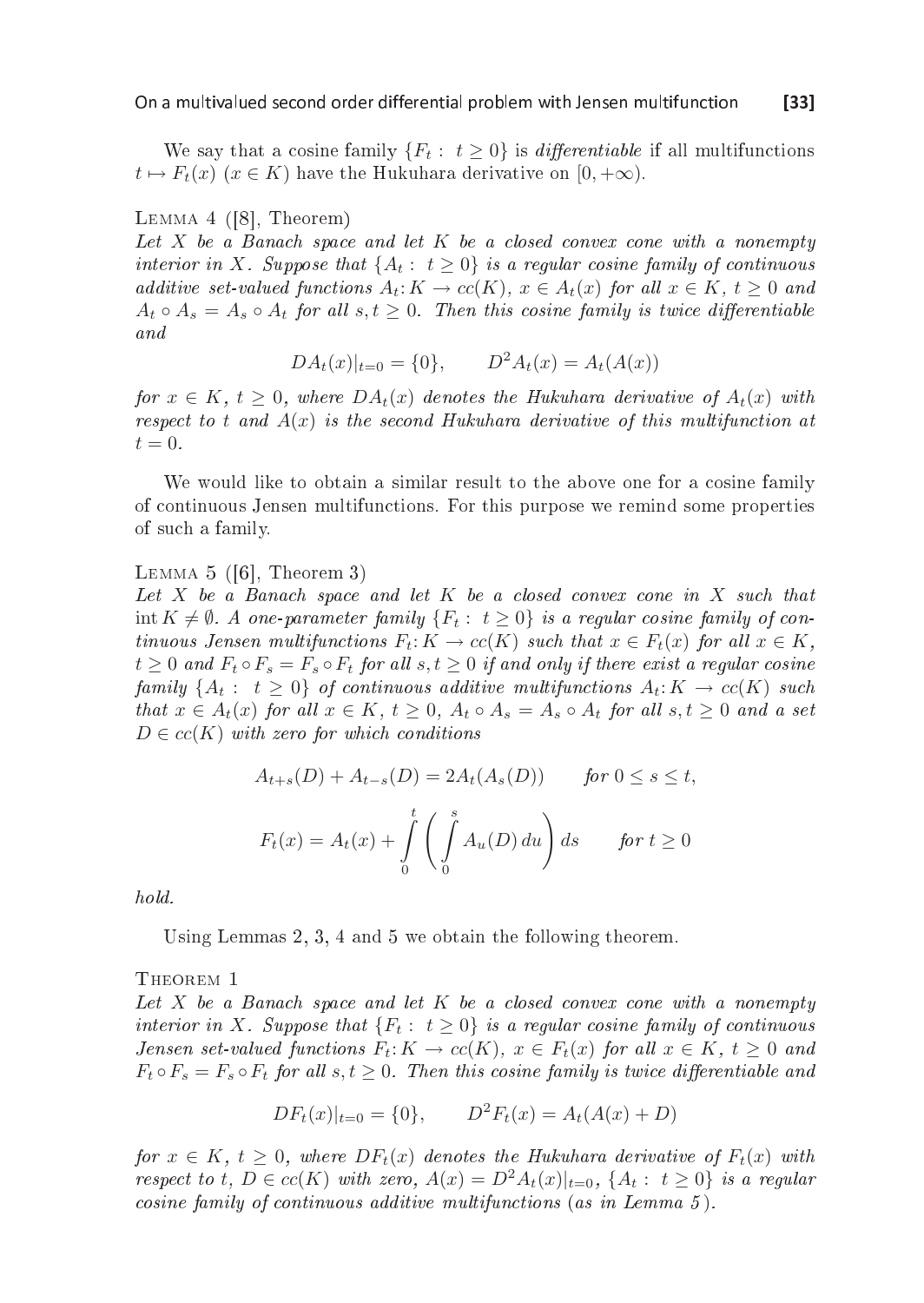Let K be a closed convex cone with a nonempty interior in X. We consider a continuous multifunction  $\Phi: [0, +\infty) \times K \to cc(K)$  Jensen with respect to the second variable. According to Lemma 1 there exist multifunctions  $A_{\Phi}$ : [0, + $\infty$ ) ×  $K \to cc(X)$  additive with respect to the second variable and  $G_{\Phi}: [0, +\infty) \to cc(X)$ such that

$$
\Phi(t, x) = A_{\Phi}(t, x) + G_{\Phi}(t) \quad \text{for } x \in K, \ t \in [0, +\infty). \tag{2}
$$

Setting  $x = 0$  in (2) we have

$$
\Phi(t,0) = G_{\Phi}(t) \in cc(K) \quad \text{for } t \in [0, +\infty).
$$

Since  $A_{\Phi}(t,x) + \frac{1}{n}G_{\Phi}(t) = \frac{1}{n}\Phi(t, nx) \subset K$  for all  $n \in \mathbb{N}$  and the set K is closed,  $A_{\Phi}(t,x) \in cc(K)$  for  $x \in K$ ,  $t \in [0,+\infty)$ . Moreover, multifunctions  $A_{\Phi}, G_{\Phi}$ are continuous. Indeed,  $t \mapsto G_{\Phi}(t) = \Phi(t, 0)$  is continuous. As  $\Phi$  and  $G_{\Phi}$  are continuous, the multifunction  $A_{\Phi}$  is also continuous.

Theorem 1 is a motivation for studying existen
e and uniqueness of a solution  $\Phi: [0, +\infty) \times K \to cc(K)$ , which is Jensen with respect to the second variable, of the following differential problem

$$
\Phi(0, x) = \Psi(x),
$$
  
\n
$$
D\Phi(t, x)|_{t=0} = \{0\},
$$
  
\n
$$
D^2\Phi(t, x) = A_{\Phi}(t, H(x)),
$$
\n(3)

where  $H, \Psi: K \to cc(K)$  are given continuous Jensen set-valued functions,  $D\Phi(t, x)$ denotes the Hukuhara derivative of  $\Phi(t, x)$  with respect to t and  $A_{\Phi}$  is the additive, with respect to the second variable, part of  $\Phi$ .

#### DEFINITION 1

A multifunction  $\Phi: [0, +\infty) \times K \to cc(K)$  is said to be a solution of the problem (3) if it is continuous, twice differentiable with respect to t and  $\Phi$  satisfies (3) everywhere in  $[0, +\infty) \times K$  and in K, respectively, where  $H, \Psi: K \to cc(K)$  are two given continuous Jensen multifunctions.

With the problem  $(3)$ , we associate the following equation

$$
\Phi(t,x) = \Psi(x) + \int_{0}^{t} \left( \int_{0}^{s} A_{\Phi}(u, H(x)) du \right) ds \tag{4}
$$

for  $x \in K$ ,  $t \in [0, +\infty)$ , where  $H, \Psi: K \to cc(K)$  are given continuous Jensen multifunctions and  $A_{\Phi}$  is the additive, with respect to the second variable, part of Φ.

Let  $H, \Psi: K \to cc(K)$  be two continuous Jensen set-valued functions. A map  $\Phi$ :  $[0, +\infty) \times K \to cc(K)$  is said to be a solution of (4) if it is continuous and satisfies  $(4)$  everywhere.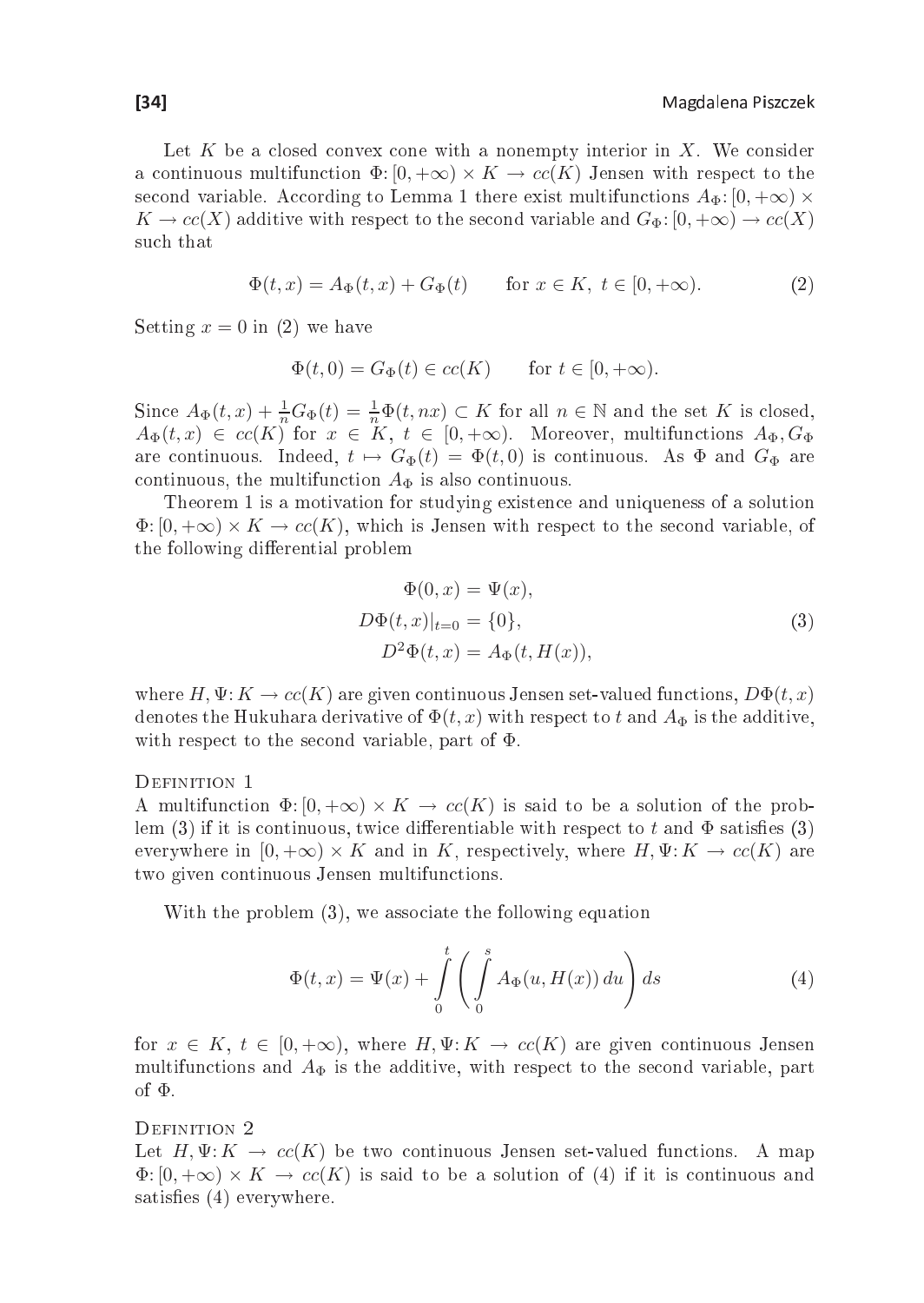THEOREM<sub>2</sub>

Let K be a closed convex cone with a nonempty interior in a Banach space and let  $H, \Psi: K \to cc(K)$  be two continuous Jensen multifunctions. Let  $\Phi: [0, +\infty) \times K \to$  $cc(K)$  be a given Jensen with respect to the second variable set-valued function. This  $\Phi$  is a solution of the problem (3) if and only if it is a solution of (4).

The proof of Theorem 2 is the same as the proof of Theorem 1 in  $[5]$ .

In the proof of the next theorem we use the following lemmas.

LEMMA  $6$  ([12], Theorem 3)

Let  $X$  and  $Y$  be two normed spaces and let  $K$  be a convex cone in  $X$ . Suppose that  $\{F_i:~i\in I\}$  is a family of superadditive lower semicontinuous in  $K$  and  $\mathbb{Q}_+$ homogeneous set-valued functions  $F_i\colon K\to n(Y)$ . If  $K$  is of the second category in K and  $\bigcup_{i\in I} F_i(x) \in b(Y)$  for  $x \in K$ , then there exists a constant  $M \in (0, +\infty)$ such that

$$
\sup_{i \in I} ||F_i(x)|| \le M ||x|| \quad \text{for } x \in K.
$$

Let K be a closed convex cone in X. Applying Lemma 6 we can define the *norm* ||F|| of a continuous additive multifunction  $F: K \to n(K)$  to be the smallest element of the set

$$
\{M > 0: \|F(x)\| \le M \|x\|, x \in K\}.
$$

LEMMA<sub>7</sub>

Let  $K$  be a closed convex cone with a nonempty interior in a Banach space and let  $H, \Psi$ :  $K \to cc(K)$  be two continuous Jensen multifunctions. Assume that a continuous multifunction  $A: [0, T] \times K \to cc(K)$  is additive with respect to the second variable. Then the multifunction

$$
F(t, x) := \Psi(x) + \int_{0}^{t} \left( \int_{0}^{s} A(u, H(x)) du \right) ds, \qquad (t, x) \in [0, T] \times K \qquad (5)
$$

is Jensen with respect to the second variable and continuous.

Proof. The proof is based upon ideas found in the proof of Theorem 2 in the paper [5]. According to the proof of Theorem 1 in [5] we have that the multifunction  $u \mapsto A(u, H(x))$  is continuous for all  $x \in K$ . We see that every set  $F(t, x)$ belongs to  $cc(K)$  and F is Jensen with respect to the second variable.

Next we show that F is continuous. Let  $x, y \in K$  and  $0 \le t_1 \le t_2 \le T$ . The set

$$
A([0, T], x) = \bigcup_{t \in [0, T]} A(t, x)
$$

is compact (see [1], Ch. IV, p. 110, Theorem 3), so it is bounded. Therefore, by Lemma 6, there exists a positive constant  $M_A$  such that

$$
||A(u,a)|| \le M_A ||a|| \tag{6}
$$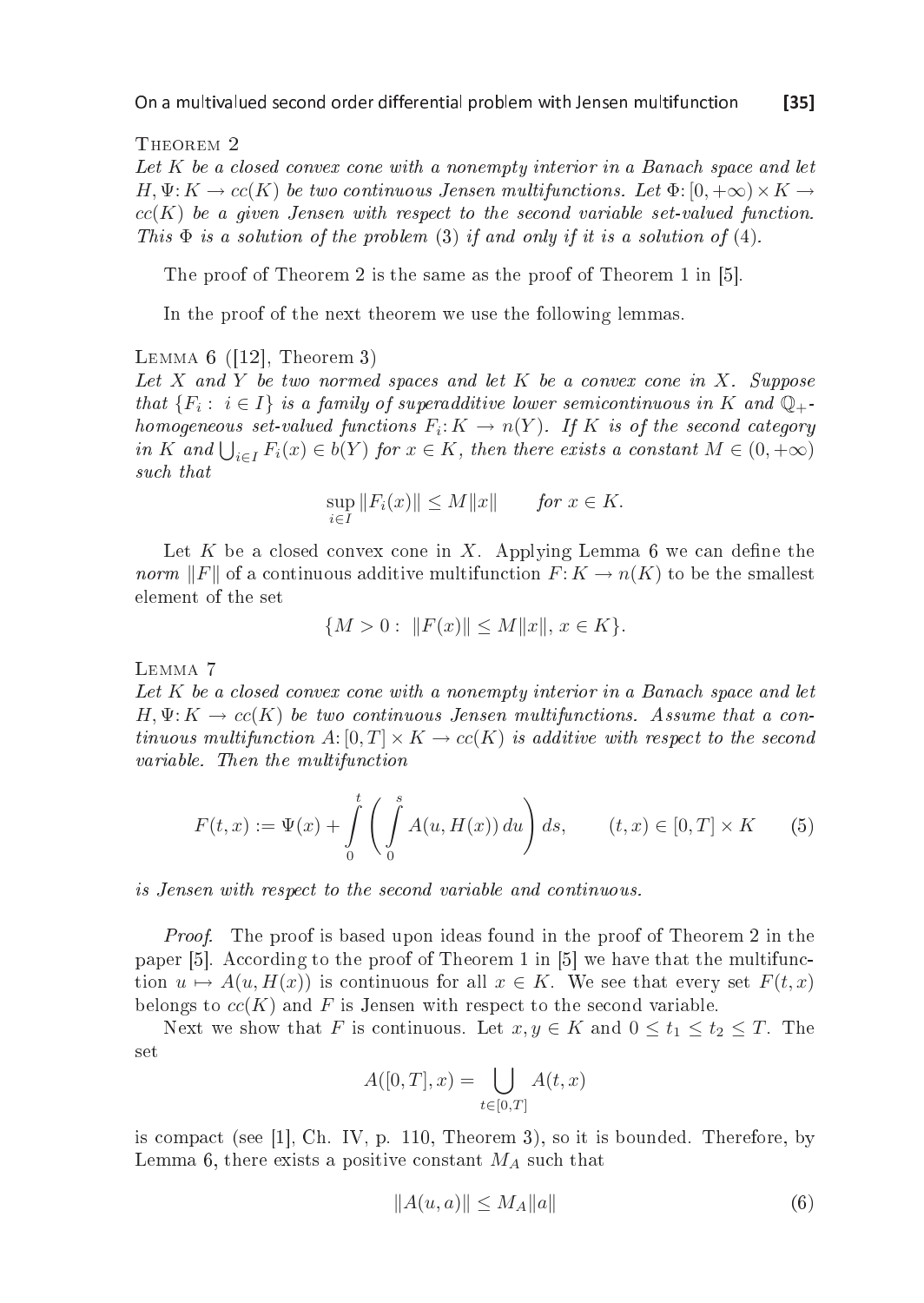for  $u \in [0, T]$  and  $a \in K$ . This implies that

$$
||A(u,H(x))|| \leq M_A ||H(x)||
$$

for  $u \in [0, T]$ . Thus

$$
\left\| \int_{t_1}^{t_2} \left( \int_{0}^{s} A(u, H(x)) du \right) ds \right\| \leq \int_{t_1}^{t_2} \left( \int_{0}^{s} \|A(u, H(x))\| du \right) ds
$$
  

$$
\leq \int_{t_1}^{t_2} \left( \int_{0}^{s} M_A \|H(x)\| du \right) ds
$$
  

$$
= \frac{t_2^2 - t_1^2}{2} M_A \|H(x)\|.
$$
 (7)

From Lemma 5 in [11] and (6) there exists a positive constant  $M_0$  such that

 $h(A(u, a), A(u, b)) \leq M_0 ||A(u, \cdot)|| ||a - b|| \leq M_0 M_A ||a - b||$ 

for  $u \in [0, T]$  and  $a, b \in K$ . Therefore,

$$
A(u, a) \subset A(u, b) + M_0 M_A ||a - b||S
$$

for  $u \in [0, T]$  and  $a, b \in K$ .

Let  $\varepsilon > 0$  and  $a \in H(x)$ . There exists  $b \in H(y)$  for which

$$
||a-b|| < d(a, H(y)) + \frac{\varepsilon}{M_0 M_A}.
$$

This shows that for every  $a \in H(x)$  there exists  $b \in H(y)$  such that

$$
A(u, a) \subset A(u, b) + M_0 M_A d(a, H(y))S + \varepsilon S
$$
  

$$
\subset A(u, H(y)) + M_0 M_A h(H(x), H(y))S + \varepsilon S,
$$

thus

$$
A(u, H(x)) \subset A(u, H(y)) + M_0 M_A h(H(x), H(y))S + \varepsilon S
$$

for  $u \in [0, T]$ . Since  $\varepsilon > 0$  and  $x, y \in K$  are arbitrary, we obtain

$$
h(A(u, H(x)), A(u, H(y))) \leq M_0 M_A h(H(x), H(y)).
$$

Hen
e and by properties of the Riemann integral we have

$$
h\left(\int_{0}^{t} \left(\int_{0}^{s} A(u, H(x)) du\right) ds, \int_{0}^{t} \left(\int_{0}^{s} A(u, H(y)) du\right) ds\right)
$$
  
\n
$$
\leq \int_{0}^{t} \left(\int_{0}^{s} h(A(u, H(x)), A(u, H(y))) du\right) ds
$$
  
\n
$$
\leq \int_{0}^{t} \left(\int_{0}^{s} M_{0} M_{A} h(H(x), H(y)) du\right) ds
$$
  
\n
$$
= \frac{t^{2}}{2} M_{0} M_{A} h(H(x), H(y)).
$$
\n(8)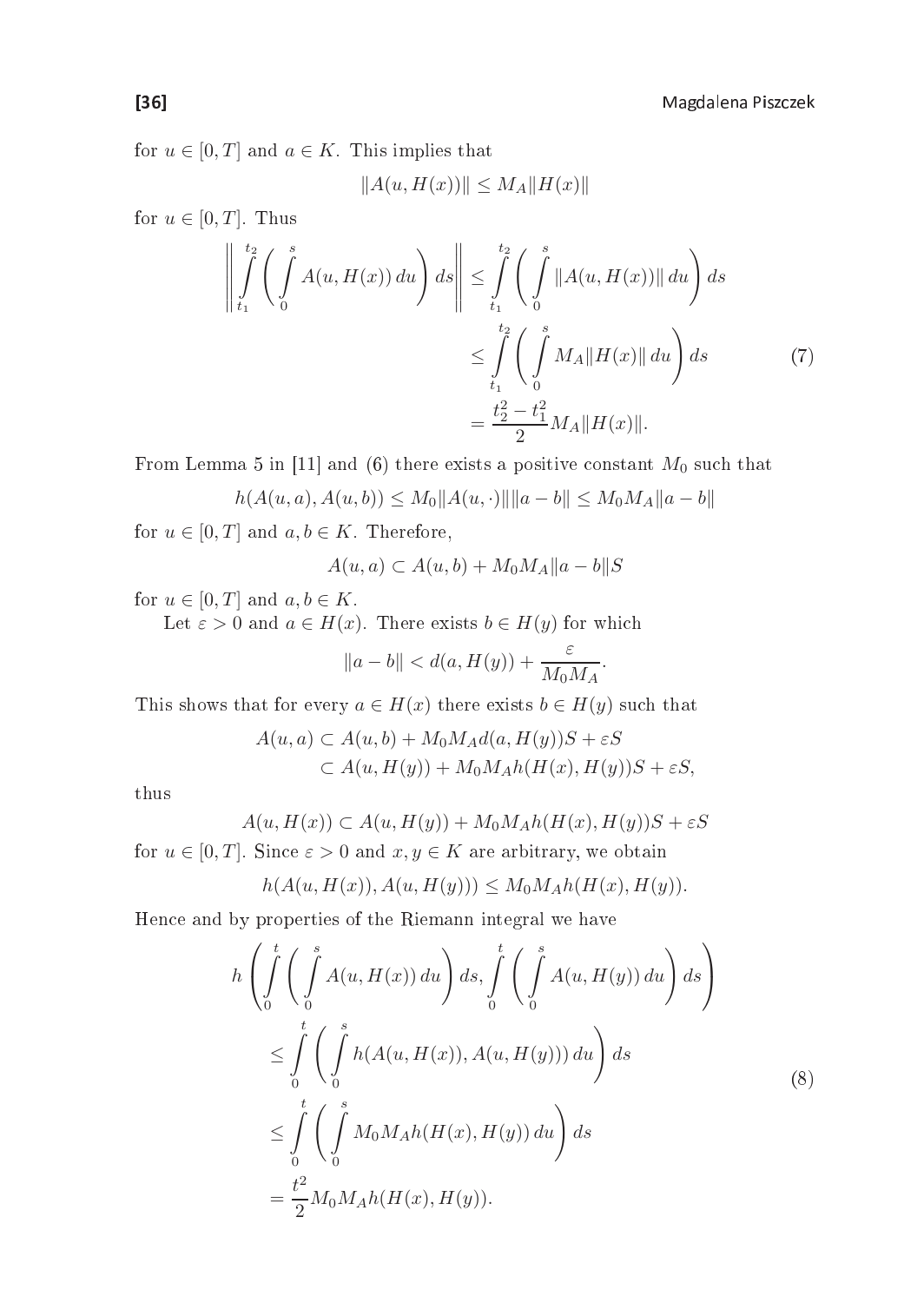$\blacksquare$ 

$$
h(F(t_1, x), F(t_2, y))
$$
  
\n
$$
\leq h(\Psi(x), \Psi(y))
$$
  
\n
$$
+ h\left(\int_{0}^{t_1} \left(\int_{0}^{s} A(u, H(x)) du\right) ds, \int_{0}^{t_2} \left(\int_{0}^{s} A(u, H(y)) du\right) ds\right)
$$
  
\n
$$
\leq h(\Psi(x), \Psi(y))
$$
  
\n
$$
+ h\left(\int_{0}^{t_1} \left(\int_{0}^{s} A(u, H(x)) du\right) ds, \int_{0}^{t_1} \left(\int_{0}^{s} A(u, H(y)) du\right) ds\right)
$$
  
\n
$$
+ h\left(\{0\}, \int_{t_1}^{t_2} \left(\int_{0}^{s} A(u, H(y)) du\right) ds\right)
$$
  
\n
$$
\leq h(\Psi(x), \Psi(y)) + \frac{t_1^2}{2} M_0 M_A h(H(x), H(y)) + \frac{t_2^2 - t_1^2}{2} M_A ||H(y)||.
$$

This shows that F is a continuous set-valued function, because  $\Psi$  and H are continuous

#### THEOREM<sub>3</sub>

Let  $K$  be a closed convex cone with a nonempty interior in a Banach space and let  $H, \Psi: K \to cc(K)$  be two continuous Jensen multifunctions. Then there exists exactly one solution, Jensen with respect to the second variable, of the problem (3).

*Proof.* Fix  $T > 0$ . Let E be the set of all continuous set-valued functions  $\Phi: [0,T] \times K \to cc(K)$  such that  $x \mapsto \Phi(t,x)$  are Jensen. As it was shown, for  $\Phi \in E$ there exist continuous multifunctions  $A_{\Phi}$ : [0, T] × K  $\rightarrow$  cc(K) additive with respect to the second variable and  $G_{\Phi}:[0,T] \to cc(K)$  such that  $\Phi(t,x) = A_{\Phi}(t,x) + G_{\Phi}(t)$ for  $x \in K$ ,  $t \in [0, T]$ .

Let  $\Phi, \Pi \in E$  be given by

$$
\Phi(t, x) = A_{\Phi}(t, x) + G_{\Phi}(t) \text{ and } \Pi(t, x) = A_{\Pi}(t, x) + G_{\Pi}(t) \tag{9}
$$

for  $(t, x) \in [0, T] \times K$ , where  $A_{\Phi}$ ,  $A_{\Pi}$ :  $[0, T] \times K \to cc(K)$  are additive with respect to the second variable and  $G_{\Phi}(t), G_{\Pi}(t) \in cc(K)$ . We define a functional  $\rho$  in  $E \times E$  as follows

$$
\rho(\Phi, \Pi) = \sup \{ h(A_{\Phi}(t, B), A_{\Pi}(t, B)) + h(G_{\Phi}(t), G_{\Pi}(t)) : 0 \le t \le T, B \in cc(K), ||B|| \le 1 \}.
$$

We see that sets

$$
A_i([0, T], x) = \bigcup_{t \in [0, T]} A_i(t, x), \qquad x \in K,
$$

$$
G_i([0, T]) = \bigcup_{t \in [0, T]} G_i(t),
$$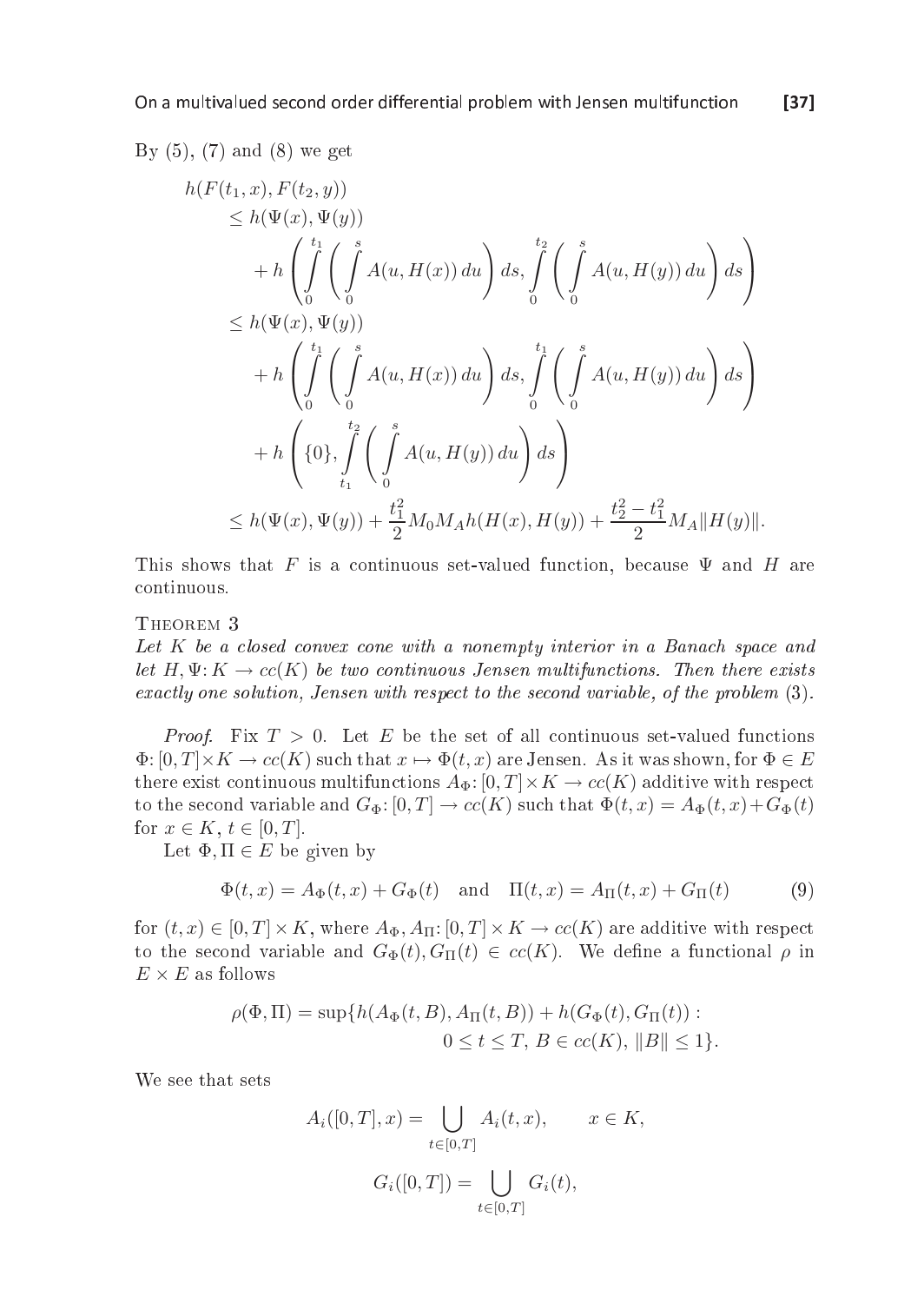where  $i \in {\Phi, \Pi}$  are compact (see [1], Ch. IV, p. 110, Theorem 3), so they are bounded. By Lemma 6 there exist positive constants  $M_{A_{\Phi}}$  and  $M_{A_{\Pi}}$  such that

$$
||A_{\Phi}(t,x)|| \le M_{A_{\Phi}} ||x||, \qquad ||A_{\Pi}(t,x)|| \le M_{A_{\Pi}} ||x||
$$

for  $t \in [0, T]$  and  $x \in K$ . We note that

$$
h(A_{\Phi}(t, B), A_{\Pi}(t, B)) + h(G_{\Phi}(t), G_{\Pi}(t))
$$
  
\n
$$
\leq \|A_{\Phi}(t, B)\| + \|A_{\Pi}(t, B)\| + \|G_{\Phi}([0, T])\| + \|G_{\Pi}([0, T])\|
$$
  
\n
$$
\leq M_{A_{\Phi}} + M_{A_{\Pi}} + \|G_{\Phi}([0, T])\| + \|G_{\Pi}([0, T])\|
$$

for  $t \in [0, T]$  and  $B \in cc(K)$  such that  $||B|| \leq 1$ . Thus

$$
\rho(\Phi,\Pi)<+\infty,
$$

so the functional  $\rho$  is finite. It is easy to verify that  $\rho$  is a metric in E.

As the space  $(cc(K), h)$  is a complete metric space (see [2]),  $(E, \rho)$  is also a complete metric space.

We introduce the map  $\Gamma$  which associates with every  $\Phi \in E$  the set-valued function  $\Gamma\Phi$  defined by

$$
(\Gamma\Phi)(t,x):=\Psi(x)+\int\limits_0^t\left(\int\limits_0^sA_\Phi(u,H(x))\,du\right)ds
$$

for  $(t, x) \in [0, T] \times K$ . We see that every set  $(\Gamma \Phi)(t, x)$  belongs to  $cc(K)$ . By Lemma 7 the multifunction ΓΦ is Jensen with respect to the second variable and continuous. Therefore,  $\Gamma: E \to E$ .

Now, we prove that  $\Gamma$  has exactly one fixed point. According to Lemma 1 we take the notations  $\Psi(x) = A_{\Psi}(x) + G_{\Psi}$  and  $H(x) = A_H(x) + G_H$ ,  $x \in K$ , where  $A_{\Psi}, A_H: K \to cc(K)$  are additive and  $G_{\Psi}, G_H \in cc(K)$ . Let  $\Phi, \Pi \in E$  be of the form (9) and let  $(t, x) \in [0, T] \times K$ . We observe that

$$
(\Gamma\Phi)(t,x) = \Psi(x) + \int_0^t \left( \int_0^s A_\Phi(u, H(x)) du \right) ds
$$
  
=  $A_\Psi(x) + G_\Psi + \int_0^t \left( \int_0^s A_\Phi(u, A_H(x)) du \right) ds$   
+  $\int_0^t \left( \int_0^s A_\Phi(u, G_H) du \right) ds$ ,

thus the additive part  $A_{\Gamma\Phi}(t, x)$  of  $\Gamma\Phi$  is equal to

$$
A_{\Psi}(x) + \int\limits_0^t \left( \int\limits_0^s A_{\Phi}(u, A_H(x)) du \right) ds
$$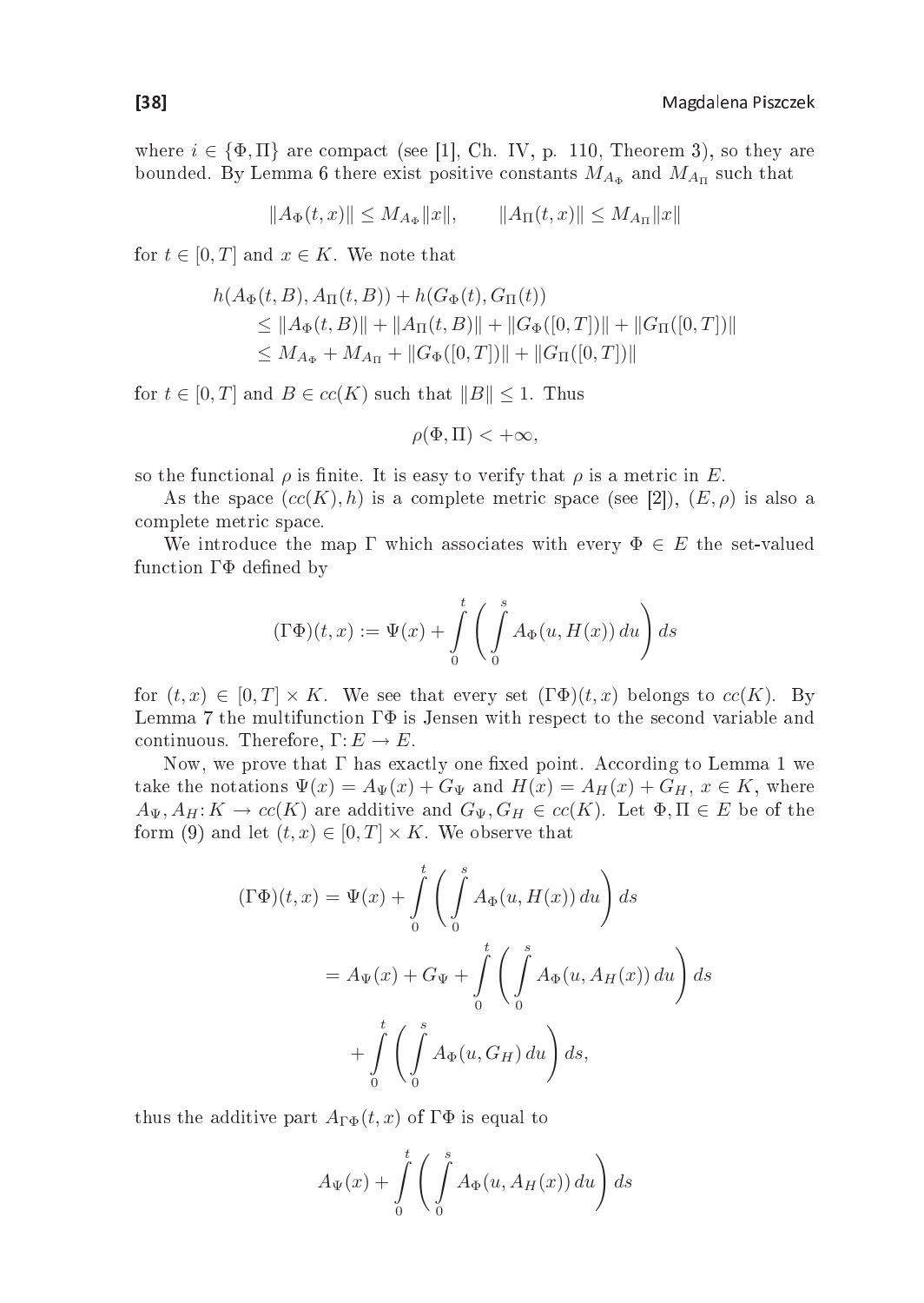and similarly

$$
A_{\Gamma\Pi}(t,x) = A_{\Psi}(x) + \int\limits_0^t \left( \int\limits_0^s A_{\Pi}(u, A_H(x)) du \right) ds.
$$

Hence and by properties of the Hausdorff metric we have

$$
h(A_{\Gamma\Phi}(t,x), A_{\Gamma\Pi}(t,x)) + h(G_{\Gamma\Phi}(t), G_{\Gamma\Pi}(t))
$$
  
\n
$$
= h\left(\int_{0}^{t} \left(\int_{0}^{s} A_{\Phi}(u, A_{H}(x)) du\right) ds, \int_{0}^{t} \left(\int_{0}^{s} A_{\Pi}(u, A_{H}(x)) du\right) ds\right)
$$
  
\n
$$
+ h\left(\int_{0}^{t} \left(\int_{0}^{s} A_{\Phi}(u, G_{H}) du\right) ds, \int_{0}^{t} \left(\int_{0}^{s} A_{\Pi}(u, G_{H}) du\right) ds\right)
$$
  
\n
$$
\leq \frac{t^{2}}{2!} \rho(\Phi, \Pi) \|A_{H}(x)\| + \frac{t^{2}}{2!} \rho(\Phi, \Pi) \|G_{H}\|
$$
  
\n
$$
\leq 2\frac{t^{2}}{2!} \rho(\Phi, \Pi) \max\{||A_{H}(x)||, ||G_{H}||\}.
$$

Suppose that

$$
h(A_{\Gamma^{n}\Phi}(t,x), A_{\Gamma^{n}\Pi}(t,x)) + h(G_{\Gamma^{n}\Phi}(t), G_{\Gamma^{n}\Pi}(t))
$$
  
 
$$
\leq 2 \frac{t^{2n}}{(2n)!} \rho(\Phi, \Pi) \max\{||A_{H}(x)||, ||G_{H}||\}^{n}
$$
 (10)

for some  $n \in \mathbb{N}$ . Then

$$
h(A_{\Gamma^{n+1}\Phi}(t,x), A_{\Gamma^{n+1}\Pi}(t,x)) + h(G_{\Gamma^{n+1}\Phi}(t), G_{\Gamma^{n+1}\Pi}(t))
$$
  
\n
$$
= h\left(\int_{0}^{t} \left(\int_{0}^{s} A_{\Gamma^{n}\Phi}(u, A_{H}(x)) du\right) ds, \int_{0}^{t} \left(\int_{0}^{s} A_{\Gamma^{n}\Pi}(u, A_{H}(x)) du\right) ds\right)
$$
  
\n
$$
+ h\left(\int_{0}^{t} \left(\int_{0}^{s} A_{\Gamma^{n}\Phi}(u, G_{H}) du\right) ds, \int_{0}^{t} \left(\int_{0}^{s} A_{\Gamma^{n}\Pi}(u, G_{H}) du\right) ds\right)
$$
  
\n
$$
\leq \int_{0}^{t} \left(\int_{0}^{s} 2 \frac{u^{2n}}{(2n)!} \rho(\Phi, \Pi) \max\{\|A_{H}(x)\|, \|G_{H}\|\}^{n+1} du\right) ds
$$
  
\n
$$
= 2 \frac{t^{2n+2}}{(2n+2)!} \rho(\Phi, \Pi) \max\{\|A_{H}(x)\|, \|G_{H}\|\}^{n+1}.
$$

This shows that (10) holds for all  $n \in \mathbb{N}$ . Therefore,

$$
\rho(\Gamma^n \Phi, \Gamma^n \Pi) \le 2 \frac{(T^2 \max\{\|A_H\|, \|G_H\|\})^n}{(2n)!} \rho(\Phi, \Pi), \qquad n \in \mathbb{N}.
$$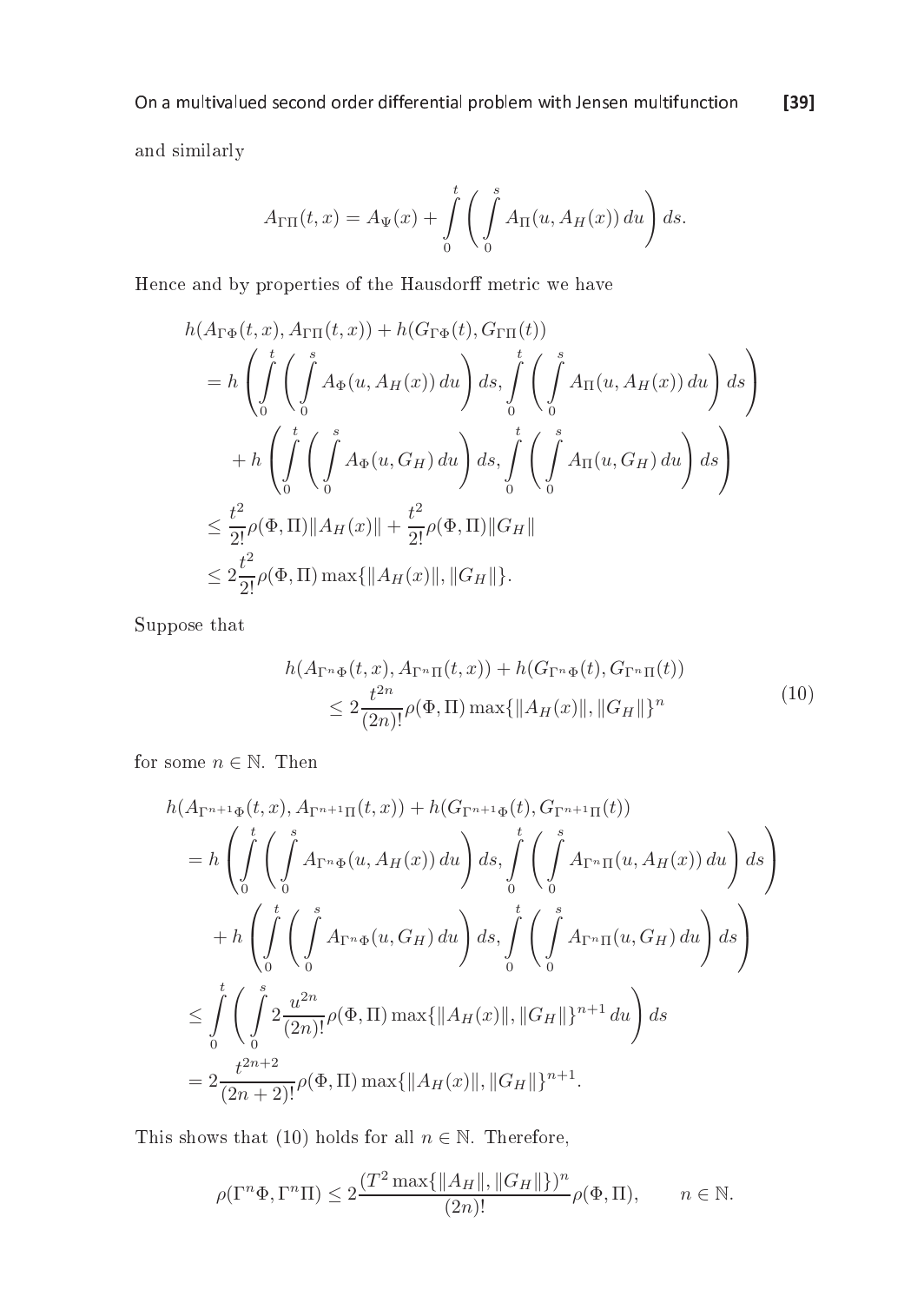We observe that for every  $T > 0$  there exists  $n \in \mathbb{N}$  such that

$$
2\frac{(T^2 \max\{\|A_H\|,\|G_H\|\})^n}{(2n)!} < 1.
$$

By Banach Fixed Point Theorem we get that  $\Gamma^n$  has exactly one fixed point, whence it follows that  $\Gamma$  has exactly one fixed point. This means that there exists exactly one solution of the problem (3) for  $(t, x) \in [0, T] \times K$ .

Now we give an application. Let K be a closed convex cone with a nonempty interior in a Banach space. Suppose that  ${F_t : t > 0}$  and  ${G_t : t > 0}$  are regular cosine families of continuous Jensen multifunctions  $F_t: K \to cc(K), G_t: K \to cc(K)$ such that  $x \in F_t(x)$ ,  $x \in G_t(x)$ ,  $F_t \circ F_s = F_s \circ F_t$ ,  $G_t \circ G_s = G_s \circ G_t$  for  $x \in K$ ,  $s, t \geq 0$  and

$$
H(x) := D^2 F_t(x)|_{t=0} = D^2 G_t(x)|_{t=0}.
$$

Then multifunctions  $(t, x) \mapsto F_t(x)$  and  $(t, x) \mapsto G_t(x)$  are Jensen with respect to x and satisfy (3) with  $\Psi(x) = \{x\}$ . According to Theorem 3 we have  $F_t(x) = G_t(x)$ for  $(t, x) \in [0, +\infty) \times K$ . This means that if two regular cosine family as above have the same second order infinitesimal generator, then there are equal.

#### **References**

- [1] C. Berge, *Topologival Spaces*, Oliver and Boyd, Eidenburg and London, 1963.
- [2] C. Castaing, M. Valadier, *Convex Analysis and Measurable Multifunctions*, Lecture Notes in Math. 580, Springer-Verlag, Berlin-Heidelberg-New York, 1977.
- $[3]$  M. Hukuhara, Intégration des application mesurables dont la valeur est un compact convexe, Funkcial. Ekvac. 10 (1967), 205-223.
- [4] K. Nikodem, K-convex and K-concave set-valued functions, Zeszyty Nauk. Polite
h. ódz. Mat. 559, Rozprawy Nauk. 144, 1989.
- [5] M. Piszczek, On a multivalued second order differential problem with Hukuhara  $derivative$ , Opuscula Math. 28 (2008), 151-161.
- [6] M. Piszczek, On cosine families of Jensen set-valued functions, Aeq. Math. 75  $(2008), 103-118.$
- [7] M. Piszczek, On multivalued cosine families, J. Appl. Anal.  $13$  (2007), 57-76.
- [8] M. Piszczek, Second Hukuhara derivative and cosine family of linear set-valued functions, Ann. Acad. Paedagog. Crac. Stud. Math. 5 (2006), 87-98.
- [9] H. Rådström, An embedding theorem for spaces of convex sets, Proc. Amer. Math. Soc. 3 (1952), 165-169.
- [10] A. Smajdor On a multivalued differential problem, Internat. J. Bifur. Chaos Appl. Sci. Engrg. 13 (2003), 1877–1882.
- [11] A. Smajdor, On regular multivalued cosine families, Ann. Math. Sil.  $13$  (1999),  $271 - 280.$
- [12] W. Smajdor, Superadditive set-valued functions and Banach-Steinhaus Theorem, Rad. Mat. 3 (1987), 203-214.